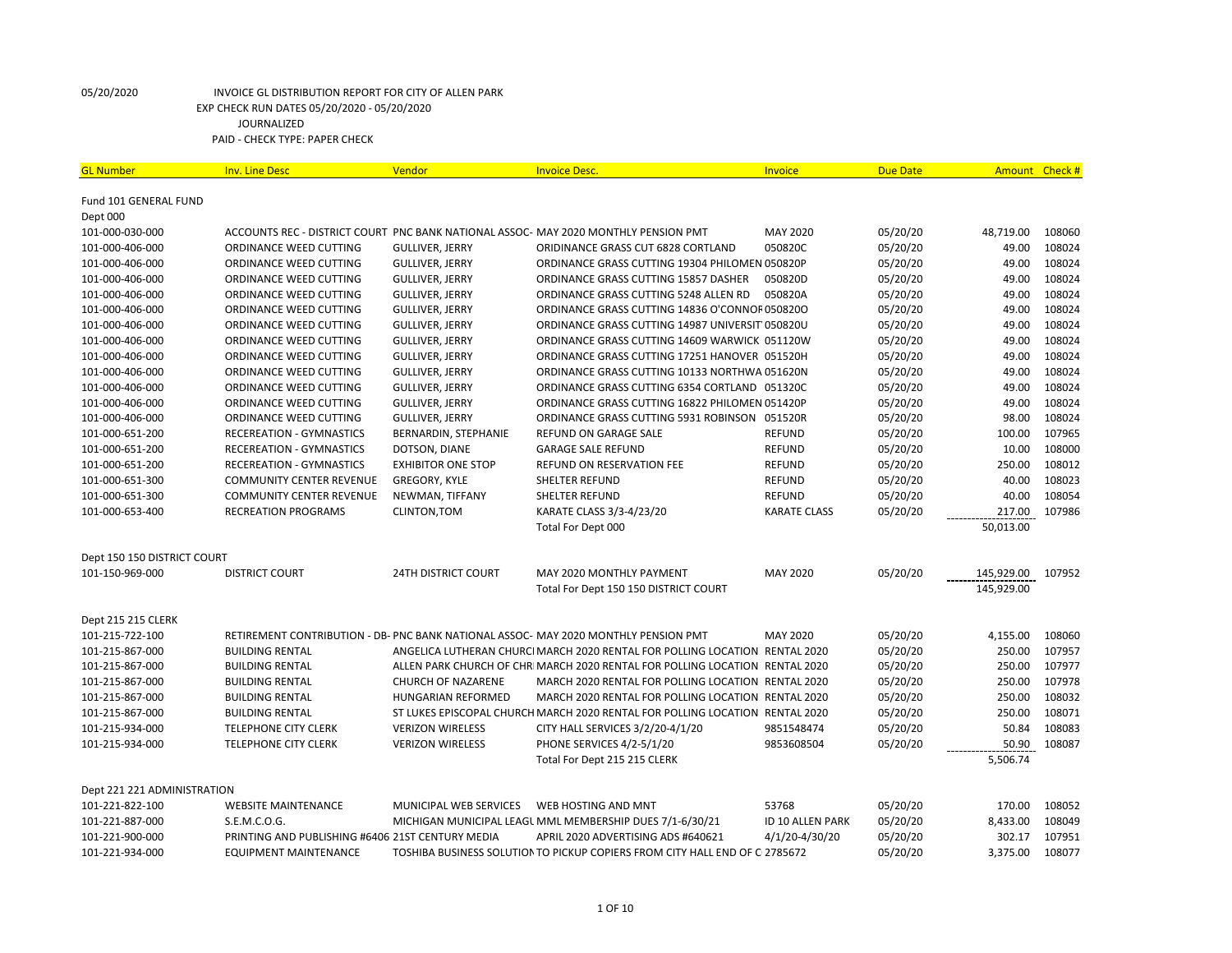| <b>GL Number</b>               | <b>Inv. Line Desc</b>                                       | Vendor                                          | <b>Invoice Desc.</b>                                                                                                                        | Invoice         | <b>Due Date</b> | Amount    | Check #          |
|--------------------------------|-------------------------------------------------------------|-------------------------------------------------|---------------------------------------------------------------------------------------------------------------------------------------------|-----------------|-----------------|-----------|------------------|
| 101-221-934-600                | <b>COPIER FIRE</b>                                          | DE LAGE LANDEN INC                              | COPIER SERVICES 5/23/20-6/22/20                                                                                                             | 68005840        | 05/20/20        | 536.47    | 107997           |
| 101-221-934-600                |                                                             |                                                 | SERVER AND NETWORK MNT ADM EXPERT TECHNOLOGY SERVIC IT SERVICES TO DOWNLOAD HR SOFTWARE TO 02669                                            |                 | 05/20/20        | 270.00    | 108013           |
|                                |                                                             |                                                 | Total For Dept 221 221 ADMINISTRATION                                                                                                       |                 |                 | 13,086.64 |                  |
|                                |                                                             |                                                 |                                                                                                                                             |                 |                 |           |                  |
| Dept 225 225 ASSESSOR          |                                                             |                                                 |                                                                                                                                             |                 |                 |           |                  |
| 101-225-934-500                | <b>COMPUTER BREAK-FIX</b>                                   |                                                 | EXPERT TECHNOLOGY SERVIC IT SERVICES TO UPDATE ASSESSING DB IN BS&A 02667                                                                   |                 | 05/20/20        | 45.00     | 108013           |
|                                |                                                             |                                                 | Total For Dept 225 225 ASSESSOR                                                                                                             |                 |                 | 45.00     |                  |
|                                |                                                             |                                                 |                                                                                                                                             |                 |                 |           |                  |
| Dept 253 253 TREASURER         |                                                             |                                                 |                                                                                                                                             |                 |                 |           |                  |
| 101-253-985-000                | <b>CAPITAL LEASE</b>                                        | PITNEY-BOWES                                    | LETTER OPENER SERVICES 3/9/20-6/8/20                                                                                                        | 3311173042      | 05/20/20        | 237.54    | 108059           |
|                                |                                                             |                                                 | Total For Dept 253 253 TREASURER                                                                                                            |                 |                 | 237.54    |                  |
| Dept 263 263 CITY HALL         |                                                             |                                                 |                                                                                                                                             |                 |                 |           |                  |
| 101-263-853-000                | TELEPHONE BOB GRAHAM                                        | <b>VERIZON WIRELESS</b>                         | CITY HALL SERVICES 3/2/20-4/1/20                                                                                                            | 9851548474      | 05/20/20        | 50.90     | 108083           |
| 101-263-853-000                | <b>TELEPHONE BOB GRAHAM</b>                                 | <b>VERIZON WIRELESS</b>                         | PHONE SERVICES 4/2-5/1/20                                                                                                                   | 9853608504      | 05/20/20        | 50.94     | 108087           |
| 101-263-920-000                | UTILITIES- 6601 ALLEN RD - BG-30 CONSTELLATION              |                                                 | APRIL 2020 GAS SERVICES BG-307011                                                                                                           | 2896060         | 05/20/20        | 621.72    | 107988           |
| 101-263-920-000                | UTILITIES 6603 ALLEN RD- BG-3076 CONSTELLATION              |                                                 | APRIL 2020 GAS SERVICES BG-307646 CREDIT                                                                                                    | O 2896058       | 05/20/20        | 0.00      | 107988           |
| 101-263-920-000                | UTILITIES - 15915 SOUTHFIELD- BG CONSTELLATION              |                                                 | APRIL 2020 GAS SERVICES BG-302830                                                                                                           | 2896061         | 05/20/20        | 266.37    | 107988           |
| 101-263-920-000                | UTILITIES-15915 SOUTHFIELD                                  | <b>DTE ENERGY</b>                               | ELECTRIC SERVICES 4/2-5/10/20                                                                                                               | 052020          | 05/20/20        | 7,610.77  | 108008           |
| 101-263-931-000                | <b>BUILDING MAINTENANCE</b>                                 | <b>BAKER, MATT</b>                              | REIMBURSEMENT FOR FRONT GATE REPAIRS A' REIMBURSEMENT                                                                                       |                 | 05/20/20        | 84.01     | 107961           |
| 101-263-931-000                | <b>BUILDING MAINTENANCE CITY HAI CINTAS CORPORATION-300</b> |                                                 | ADJUSTMENT INV FOR MISAPPLIED PAYMENTS 9061334400                                                                                           |                 | 05/20/20        | 0.00      | 107979           |
| 101-263-931-000                | BUILDING MAINTENANCE CITY HAI CINTAS CORPORATION-300        |                                                 | RUG SERVICES CITY HALL & POLICE 5/4/20                                                                                                      | 4049537976      | 05/20/20        | 135.93    | 107979           |
| 101-263-931-000                | BUILDING MAINTENANCE CITY HAI CINTAS CORPORATION-300        |                                                 | RUG SERVICES FOR CITY HALL & POLICE 5/11/2(4050097806                                                                                       |                 | 05/20/20        | 135.93    | 107979           |
| 101-263-931-000                | BUILDING MAINTENANCE CITY HAI CINTAS CORPORATION-300        |                                                 | RUG SERVICES FOR CITY HALL & POLICE DEPT 5, 4050684148                                                                                      |                 | 05/20/20        | 135.93    | 107979           |
| 101-263-931-000                | <b>BUILDING MAINTENANCE</b>                                 | <b>VETERANS CLEANING</b>                        | APRIL 2020 CLEANING SERVICES DPW                                                                                                            | 20-2604         | 05/20/20        | 945.00    | 108091           |
| 101-263-931-000                | <b>BUILDING MAINTENANCE</b>                                 | <b>VETERANS CLEANING</b>                        | APRIL 2020 CLEANING SERVICES AT CITY HALL 20-1004                                                                                           |                 | 05/20/20        | 1,960.00  | 108091           |
|                                |                                                             |                                                 | Total For Dept 263 263 CITY HALL                                                                                                            |                 |                 | 11,997.50 |                  |
|                                |                                                             |                                                 |                                                                                                                                             |                 |                 |           |                  |
| Dept 277 CABLE/IT              |                                                             |                                                 |                                                                                                                                             |                 |                 |           |                  |
| 101-277-934-500                |                                                             |                                                 | IT SERVICES DEDICATED TUESDAY EXPERT TECHNOLOGY SERVIC DEDICATED TUESDAY IT SERVICES 4/26-5/9/20 02665<br><b>COMPUTER EQUIPMENT FINANCE</b> |                 | 05/20/20        | 1,280.00  | 108013<br>107975 |
| 101-277-984-000                | COMPUTER EQUIPMENT/SOFTWAI CDW GOVERNMENT, LLC              |                                                 |                                                                                                                                             | XQM6157         | 05/20/20        | 1,933.08  |                  |
|                                |                                                             |                                                 | Total For Dept 277 CABLE/IT                                                                                                                 |                 |                 | 3,213.08  |                  |
| Dept 305 305 POLICE DEPARTMENT |                                                             |                                                 |                                                                                                                                             |                 |                 |           |                  |
| 101-305-722-100                |                                                             |                                                 | RETIREMENT CONTRIBUTION - DB- PNC BANK NATIONAL ASSOC- MAY 2020 MONTHLY PENSION PMT                                                         | MAY 2020        | 05/20/20        | 92,755.00 | 108060           |
| 101-305-761-000                | <b>PRISONER BOARD</b>                                       | <b>STATE OF MICHIGAN</b>                        | <b>SEX OFFENDER REGISTRATIONS</b>                                                                                                           | 551-561671      | 05/20/20        | 60.00     | 107963           |
| 101-305-761-000                | <b>PRISONER BOARD</b>                                       | WAYNE COUNTY - ACCTS. REC 2/20 PRISONER HOUSING |                                                                                                                                             | 302549          | 05/20/20        | 1,225.00  | 108093           |
| 101-305-801-000                | ANIMAL CONTROL                                              | <b>CITY OF WYANDOTTE</b>                        | DOWNRIVER ANIMAL CONTROL SERV 1/120-3/ ANIMAL CONTROL                                                                                       |                 | 05/20/20        | 14,487.52 | 107982           |
| 101-305-805-000                | <b>VEHICLE TOWING</b>                                       | <b>CITY TOWING</b>                              | 14 VEHICLES TOWED, 0 PERSONAL 4/16/20-4/3 4/16-4/30/20                                                                                      |                 | 05/20/20        | 2,605.00  | 107984           |
| 101-305-807-000                | <b>CENTRAL DISPATCH</b>                                     | <b>CITY OF WYANDOTTE</b>                        | DOWNRIVER DISPATCH SERV 1/1-3/31/20                                                                                                         | <b>DISPATCH</b> | 05/20/20        | 39,933.43 | 107983           |
| 101-305-853-000                | <b>TELEPHONE</b>                                            |                                                 | AMERICAN MESSAGING LLC CHAPLAIN PAGER 5/15/20-6/14/20                                                                                       | Z1319539UE      | 05/20/20        | 16.39     | 107955           |
| 101-305-853-000                | <b>TELEPHONE</b>                                            | <b>VERIZON WIRELESS</b>                         | POLICE SERVICES 3/11-4/10/20                                                                                                                | 9852349789      | 05/20/20        | 724.23    | 108081           |
| 101-305-935-000                | COMPUTER SOFTWARE MAINTENATHOMSON REUTERS-WEST              |                                                 | WEST INFORMATION CHARGES 4/1-4/30/20                                                                                                        | 842239921       | 05/20/20        | 206.17    | 108076           |
| 101-305-939-000                | <b>VEHICLE MAINTENANCE</b>                                  |                                                 | BAKER'S GAS & WELDING SUF APRIL 2020 CYLINDER RENTAL                                                                                        | 09226045        | 05/20/20        | 26.77     | 107960           |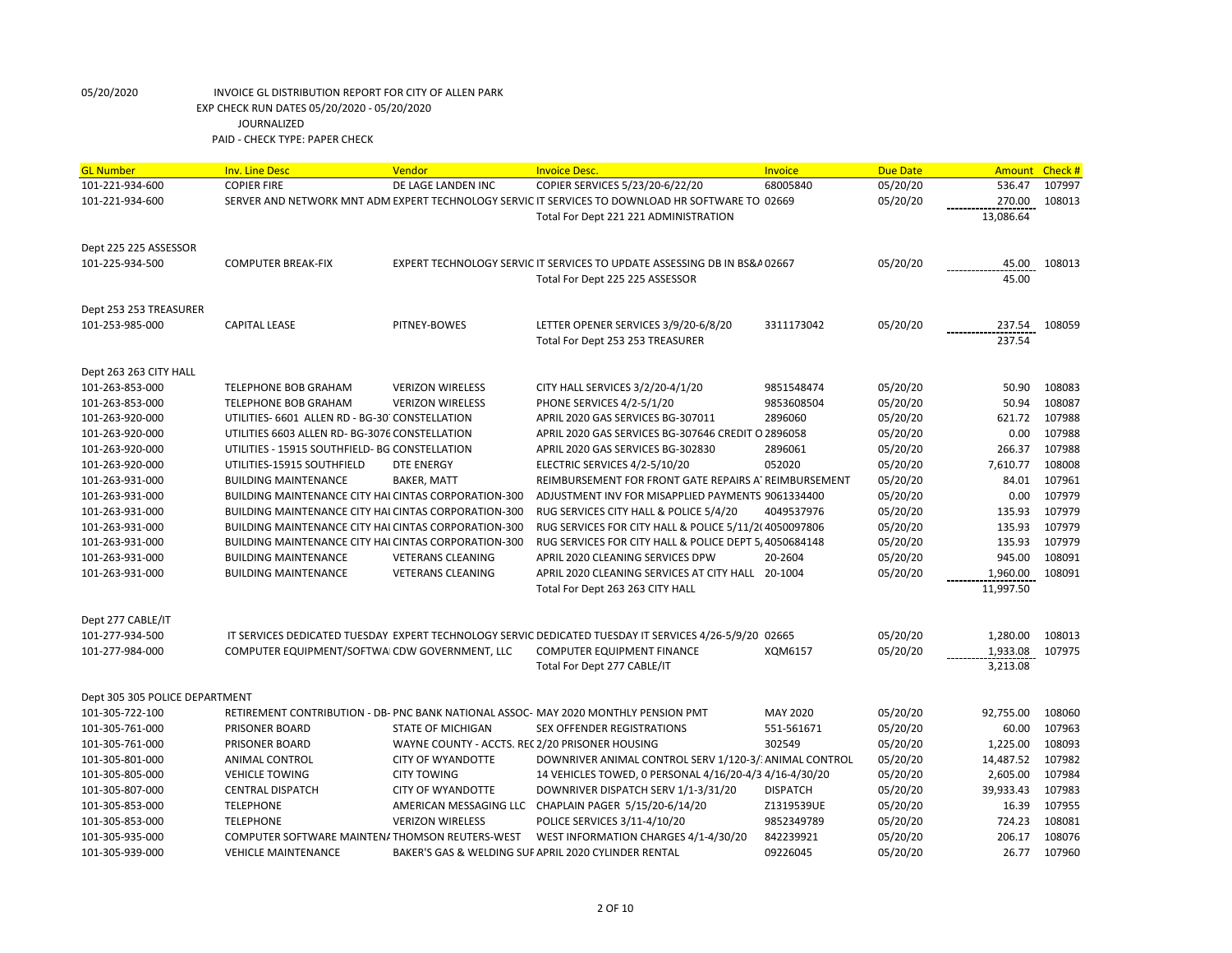| <b>GL Number</b>                          | <b>Inv. Line Desc</b>                          | Vendor                                     | <b>Invoice Desc.</b>                                                                | Invoice                     | <b>Due Date</b> | Amount     | Check # |
|-------------------------------------------|------------------------------------------------|--------------------------------------------|-------------------------------------------------------------------------------------|-----------------------------|-----------------|------------|---------|
| 101-305-939-000                           | <b>VEHICLE MAINTENANCE</b>                     | <b>BARGAIN TIRE CO</b>                     | <b>PARTS</b>                                                                        | 1406                        | 05/20/20        | 597.84     | 107962  |
| 101-305-939-000                           | <b>VEHICLE MAINTENANCE</b>                     | <b>VILLAGE FORD</b>                        | <b>PARTS</b>                                                                        | 449382                      | 05/20/20        | 36.36      | 108092  |
| 101-305-962-000                           | MISCELLANEOUS                                  | MICHIGAN DEPT OF STATE                     | RENEWAL OF SUBSTITUTE& SUPPRESSED LISC P MI8221200                                  |                             | 05/20/20        | 91.00      | 108048  |
|                                           |                                                |                                            | Total For Dept 305 305 POLICE DEPARTMENT                                            |                             |                 | 152,764.71 |         |
|                                           |                                                |                                            |                                                                                     |                             |                 |            |         |
| Dept 340 340 FIRE DEPARTMENT              |                                                |                                            |                                                                                     |                             |                 |            |         |
| 101-340-722-100                           |                                                |                                            | RETIREMENT CONTRIBUTION - DB PNC BANK NATIONAL ASSOC- MAY 2020 MONTHLY PENSION PMT  | <b>MAY 2020</b>             | 05/20/20        | 61,837.00  | 108060  |
| 101-340-757-000                           | <b>OPERATING SUPPLIES</b>                      | LOWE'S                                     | <b>APRIL 2020 SUPPLY PURCHASES</b>                                                  | <b>APRIL 2020</b>           | 05/20/20        | 17.92      | 108043  |
| 101-340-757-000                           | <b>OPERATING SUPPLIES</b>                      | NETWORK SERVICES COMPAI OPERATING SUPPLIES |                                                                                     | 6655571-00                  | 05/20/20        | 90.25      | 108053  |
| 101-340-757-000                           | <b>OPERATING SUPPLIES</b>                      | TELEFLEX FUNDING LLC                       | <b>OPERATING SUPPLIES FIRE DEPT</b>                                                 | 9502562561                  | 05/20/20        | 562.50     | 108072  |
| 101-340-757-500                           | <b>RESCUE SUPPLIES</b>                         |                                            | BAKER'S GAS & WELDING SUF APRIL 2020 OXYGEN CYLINDER RENTAL FIRE DE 09225928        |                             | 05/20/20        | 98.46      | 107960  |
| 101-340-757-500                           | <b>RESCUE SUPPLIES</b>                         | J & B MEDICAL SUPPLY, INC. RESCUE SUPPLIES |                                                                                     | .6300750                    | 05/20/20        | 214.20     | 108035  |
| 101-340-757-500                           | <b>RESCUE SUPPLIES</b>                         | J & B MEDICAL SUPPLY, INC. RESCUE SUPPLIES |                                                                                     | 6294133                     | 05/20/20        | 1,960.00   | 108035  |
| 101-340-757-500                           | <b>RESCUE SUPPLIES</b>                         | J & B MEDICAL SUPPLY, INC. RESCUE SUPPLIES |                                                                                     | 6305029                     | 05/20/20        | 35.15      | 108035  |
| 101-340-757-500                           | <b>RESCUE SUPPLIES</b>                         | J & B MEDICAL SUPPLY, INC. RESCUE SUPPLIES |                                                                                     | 6308176                     | 05/20/20        | 20.40      | 108035  |
| 101-340-757-500                           | <b>RESCUE SUPPLIES</b>                         | J & B MEDICAL SUPPLY, INC.                 | <b>RESCUE SUPPLIES</b>                                                              | 6308358                     | 05/20/20        | 520.76     | 108035  |
| 101-340-757-500                           | <b>RESCUE SUPPLIES</b>                         | J & B MEDICAL SUPPLY, INC. RESCUE SUPPLIES |                                                                                     | 6326771                     | 05/20/20        | 50.96      | 108035  |
| 101-340-757-500                           | <b>RESCUE SUPPLIES</b>                         | J & B MEDICAL SUPPLY, INC. RESCUE SUPPLIES |                                                                                     | 6326538                     | 05/20/20        | 71.01      | 108035  |
| 101-340-757-500                           | <b>RESCUE SUPPLIES</b>                         | J & B MEDICAL SUPPLY, INC.                 | <b>RESCUE SUPPLIES</b>                                                              | 6326758                     | 05/20/20        | 423.43     | 108035  |
| 101-340-757-500                           | <b>RESCUE SUPPLIES</b>                         | J & B MEDICAL SUPPLY, INC. RESCUE SUPPLIES |                                                                                     | 6326791                     | 05/20/20        | 102.68     | 108035  |
| 101-340-757-500                           | <b>RESCUE SUPPLIES</b>                         | J & B MEDICAL SUPPLY, INC. RESCUE SUPPLIES |                                                                                     | 6321472                     | 05/20/20        | 1,650.00   | 108035  |
| 101-340-757-500                           | <b>RESCUE SUPPLIES</b>                         | J & B MEDICAL SUPPLY, INC.                 | <b>RESCUE SUPPLIES</b>                                                              | 6317537                     | 05/20/20        | 32.30      | 108035  |
| 101-340-768-000                           | <b>UNIFORMS</b>                                | <b>WEST SHORE SERVICES</b>                 | UNIFORMS FIRE DEPT                                                                  | 21914                       | 05/20/20        | 199.87     | 108097  |
| 101-340-853-000                           | <b>TELEPHONE</b>                               | <b>COMCAST</b>                             | FIRE DEPT SERVICES 5/6-6/5/20                                                       | 8529101680173474 M 05/20/20 |                 | 254.86     | 107987  |
| 101-340-853-000                           | <b>TELEPHONE ED CANN</b>                       | <b>VERIZON WIRELESS</b>                    | CITY HALL SERVICES 3/2/20-4/1/20                                                    | 9851548474                  | 05/20/20        | 150.72     | 108083  |
| 101-340-853-000                           | <b>TELEPHONE DOUG LAFOND</b>                   | <b>VERIZON WIRELESS</b>                    | PHONE SERVICES 4/2-5/1/20                                                           | 9853608504                  | 05/20/20        | 150.89     | 108087  |
| 101-340-920-000                           | UTILITIES- 6730 ROOSEVELT - BG-2 CONSTELLATION |                                            | APRIL 2020 GAS SERVICES BG-218249                                                   | 2896053                     | 05/20/20        | 1,003.32   | 107988  |
| 101-340-920-000                           | UTILITIES- 6730 ROOSEVELT- BG-21 CONSTELLATION |                                            | APRIL 2020 GAS SERVICES BG-212667                                                   | 2896050                     | 05/20/20        | 516.81     | 107988  |
| 101-340-920-000                           | UTILITIES- 6730 ROOSEVELT                      | <b>DTE ENERGY</b>                          | ELECTRIC SERVICES 4/2-5/10/20                                                       | 052020                      | 05/20/20        | 1,611.27   | 108008  |
| 101-340-931-000                           | <b>BUILDING MAINTENANCE</b>                    | <b>CLEAN AIR CONCEPTS</b>                  | SUPPLIES FOR FIRE DEPT                                                              | PS120-0557                  | 05/20/20        | 95.00      | 107985  |
| 101-340-934-000                           | EQUIPMENT MAINTENANCE                          | <b>BREATHING AIR SYSTEMS</b>               | EQUIPMENT MNT FIRE DEPT                                                             | 1132657-IN                  | 05/20/20        | 1,160.64   | 107969  |
| 101-340-934-000                           | <b>EQUIPMENT MAINTENANCE</b>                   | <b>BREATHING AIR SYSTEMS</b>               | <b>EQUIPMENT MNT</b>                                                                | 1132844-IN                  | 05/20/20        | 82.76      | 107969  |
| 101-340-939-000                           | <b>VEHICLE MAINTENANCE</b>                     |                                            | BAKER'S GAS & WELDING SUF APRIL 2020 CYLINDER RENTAL                                | 09226045                    | 05/20/20        | 26.77      | 107960  |
| 101-340-939-000                           | <b>VEHICLE MAINTENANCE</b>                     | <b>GLENDALE AUTO VALUE</b>                 | <b>PARTS</b>                                                                        | CM359-187575                | 05/20/20        | (35.00)    | 108019  |
| 101-340-939-000                           | <b>VEHICLE MAINTENANCE</b>                     | <b>HALT FIRE</b>                           | <b>VEHICLE MNT</b>                                                                  | 443807                      | 05/20/20        | 57.75      | 108027  |
| 101-340-960-000                           | <b>EDUCATION &amp; TRAINING</b>                | MCLAURIN, KENNETH                          | REIMBURSEMENT FOR MILEAGE 2/10-3/13/20 REIMBURSEMENT                                |                             | 05/20/20        | 310.50     | 108047  |
|                                           |                                                |                                            | Total For Dept 340 340 FIRE DEPARTMENT                                              |                             |                 | 73,273.18  |         |
|                                           |                                                |                                            |                                                                                     |                             |                 |            |         |
| Dept 445 445 DEPARTMENT OF PUBLIC SERVICE |                                                |                                            |                                                                                     |                             |                 |            |         |
| 101-445-722-100                           |                                                |                                            | RETIREMENT CONTRIBUTION - DB- PNC BANK NATIONAL ASSOC- MAY 2020 MONTHLY PENSION PMT | <b>MAY 2020</b>             | 05/20/20        | 21,038.00  | 108060  |
| 101-445-757-000                           | <b>OPERATING SUPPLIES</b>                      | <b>BRONER GLOVE CO</b>                     | <b>PARTS</b>                                                                        | 287197                      | 05/20/20        | 25.04      | 107970  |
| 101-445-757-000                           | <b>OPERATING SUPPLIES</b>                      | <b>BRONER GLOVE CO</b>                     | <b>PARTS FOR DPS</b>                                                                | 285845                      | 05/20/20        | 134.02     | 107970  |
| 101-445-757-000                           | <b>OPERATING SUPPLIES</b>                      | CDW GOVERNMENT, LLC                        | COMPUTER EQUIP DPW CHERYL                                                           | XQM6476                     | 05/20/20        | 322.18     | 107975  |
| 101-445-757-000                           | <b>COMPUTER EQUIPMENT</b>                      | CDW GOVERNMENT, LLC                        | <b>COMPUTER EQUIP DPW CHERYL</b>                                                    | XRN1735                     | 05/20/20        | 144.98     | 107975  |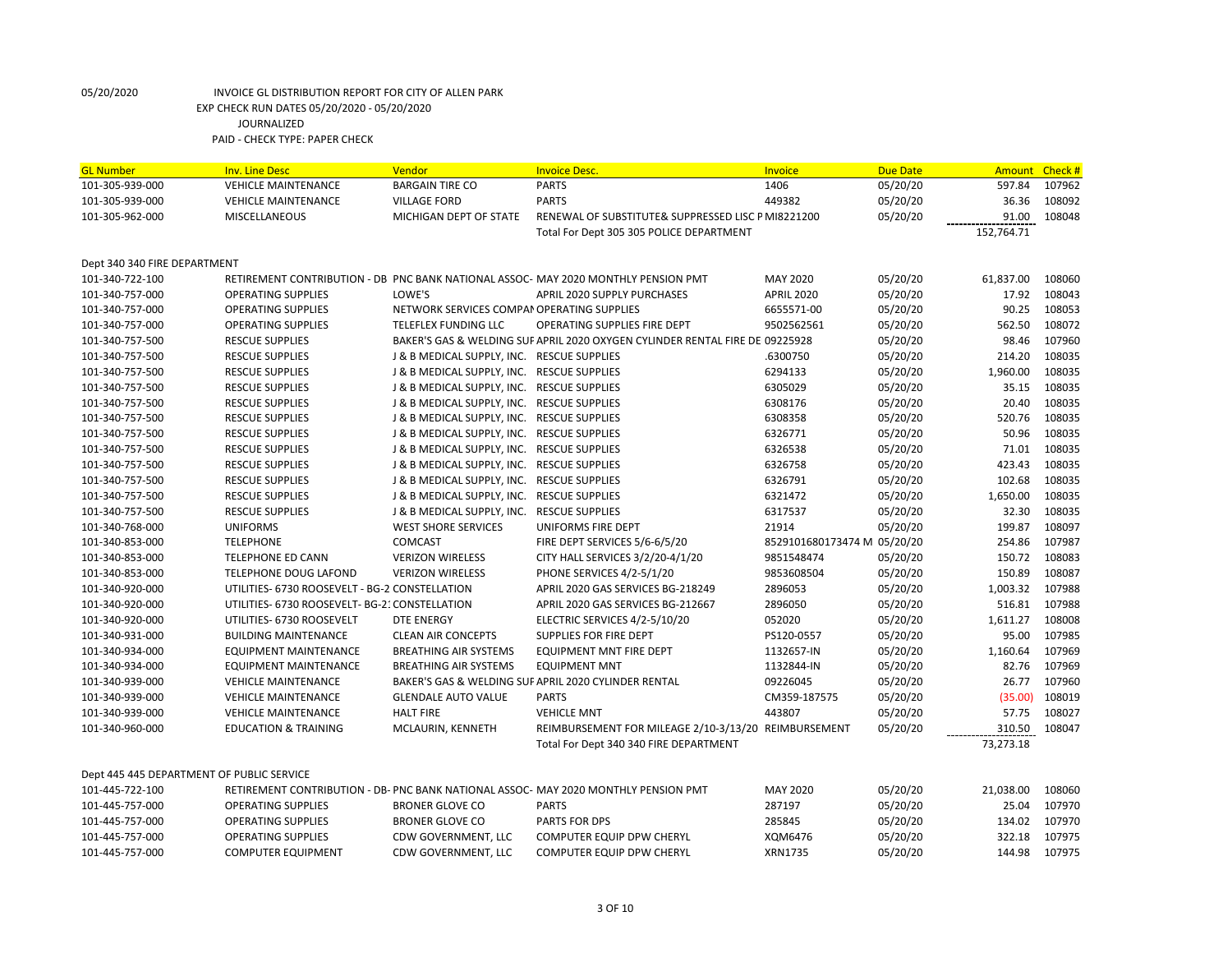| <b>GL Number</b>         | <b>Inv. Line Desc</b>                          | <b>Vendor</b>                      | <b>Invoice Desc.</b>                                                                                 | <b>Invoice</b>    | <b>Due Date</b> | Amount    | Check # |
|--------------------------|------------------------------------------------|------------------------------------|------------------------------------------------------------------------------------------------------|-------------------|-----------------|-----------|---------|
| 101-445-757-000          | <b>OPERATING SUPPLIES</b>                      | D & L GARDEN CENTER, INC.          | <b>SUPPLIES</b>                                                                                      | 11433             | 05/20/20        | 599.90    | 107994  |
| 101-445-768-000          | <b>UNIFORMS GARAGE</b>                         | CINTAS CORP. #0721                 | APRIL 2020 GARAGE UNIFORM SERVICES                                                                   | 4049269751        | 05/20/20        | 62.77     | 107980  |
| 101-445-768-000          | UNIFORMS GARAGE                                | CINTAS CORP. #0721                 | APRIL 2020 UNIFORM SERVICES FOR GARAGE D 4047570965                                                  |                   | 05/20/20        | 50.77     | 107980  |
| 101-445-768-000          | <b>UNIFORMS GARAGE</b>                         | CINTAS CORP. #0721                 | APRIL 2020 UNIFORM SERVICES FOR GARAGE D 4048136482                                                  |                   | 05/20/20        | 62.77     | 107980  |
| 101-445-768-000          | UNIFORMS GARAGE                                | CINTAS CORP. #0721                 | APRIL 2020 UNIFORM SERVICES FOR GARAGE D 4048708257                                                  |                   | 05/20/20        | 50.77     | 107980  |
| 101-445-768-000          | UNIFORMS DPS                                   | CINTAS CORP. #0721                 | APRIL 2020 UNIFORM SERVICES FOR DPS DEPT 4046990081                                                  |                   | 05/20/20        | 65.14     | 107980  |
| 101-445-768-000          | <b>UNIFORMS DPS</b>                            | CINTAS CORP. #0721                 | APRIL 2020 UNIFORM SERVICES FOR DPS DEPT 4047570966                                                  |                   | 05/20/20        | 65.14     | 107980  |
| 101-445-768-000          | <b>UNIFORMS DPS</b>                            | CINTAS CORP. #0721                 | APRIL 2020 UNIFORM SERVICES FOR DPS DEPT 4048136502                                                  |                   | 05/20/20        | 65.14     | 107980  |
| 101-445-768-000          | UNIFORMS DPS                                   | CINTAS CORP. #0721                 | APRIL 2020 UNIFORM SERVICES FOR DPS DEPT 4048708283                                                  |                   | 05/20/20        | 65.14     | 107980  |
| 101-445-768-000          | <b>UNIFORMS DPS</b>                            | CINTAS CORP. #0721                 | APRIL 2020 UNIFORM SERVICES FOR DPS DEPT 4049269867                                                  |                   | 05/20/20        | 65.14     | 107980  |
| 101-445-768-000          | <b>UNIFORMS GARAGE</b>                         | CINTAS CORP. #0721                 | APRIL 2020 UNIFORM SERVICES FOR GARAGE D 4046990098                                                  |                   | 05/20/20        | 62.77     | 107980  |
| 101-445-768-000          | <b>UNIFORMS</b>                                | DEDVUKOVIC, JACOB                  | REIMBURSEMENT FOR STELL TOE SAFETY BOOT REIMBERMENT                                                  |                   | 05/20/20        | 81.62     | 107996  |
| 101-445-853-000          | TELEPHONE ROY SHIPMAN                          | <b>VERIZON WIRELESS</b>            | PHONE SERVICES 4/2-5/1/20                                                                            | 9853608504        | 05/20/20        | 53.46     | 108087  |
| 101-445-920-000          | UTILITIES- 6450 ALLEN RD                       | <b>DTE ENERGY</b>                  | ELECTRIC SERVICES 4/2-5/10/20                                                                        | 052020            | 05/20/20        | 705.41    | 108008  |
| 101-445-926-000          | UTILITES 16430 ECORSE                          | <b>DTE ENERGY</b>                  | ELECTRIC SERVICES 4/2-5/10/20                                                                        | 052020            | 05/20/20        | 155.12    | 108008  |
| 101-445-926-000          | STREET LIGHTING-15501 PHILOME DTE ENERGY       |                                    | STREETLIGHT SERVICES 4/2-5/4/20                                                                      | 05202020          | 05/20/20        | 27,487.69 | 108010  |
| 101-445-926-000          | <b>STREET LIGHTING</b>                         | MADISON ELECTRIC CO.               | REPAIR ST LIGHT POLES ON SOUTHFIELD RD                                                               | 1140996-00        | 05/20/20        | 4,272.60  | 108045  |
| 101-445-934-000          | <b>EQUIPMENT MAINTENANCE</b>                   | D & L GARDEN CENTER, INC. SUPPLIES |                                                                                                      | 11774             | 05/20/20        | 159.96    | 107994  |
| 101-445-934-500          | <b>COMPUTER BREAK-FIX</b>                      | CDW GOVERNMENT, LLC                | <b>COMPUTER PARTS DPW</b>                                                                            | XTB0661           | 05/20/20        | 129.82    | 107975  |
| 101-445-939-000          | <b>VEHICLE MAINTENANCE</b>                     |                                    | BAKER'S GAS & WELDING SUF APRIL 2020 CYLINDER RENTAL                                                 | 09226045          | 05/20/20        | 26.77     | 107960  |
| 101-445-939-000          | <b>VEHICLE MAINTENANCE</b>                     | <b>GLENDALE AUTO VALUE</b>         | <b>PARTS</b>                                                                                         | 359-188379        | 05/20/20        | 16.74     | 108019  |
| 101-445-939-000          | <b>VEHICLE MAINTENANCE</b>                     | <b>GRAINGER</b>                    | <b>PARTS</b>                                                                                         | 9520320681        | 05/20/20        | 41.50     | 108022  |
| 101-445-939-000          | <b>VEHICLE MAINTENANCE</b>                     | WILLIAM F. SELL & SON              |                                                                                                      | 374842            | 05/20/20        | 253.37    | 108065  |
| 101-445-939-000          | <b>VEHICLE MAINTENANCE</b>                     | WILLIAM F. SELL & SON              | <b>PARTS</b>                                                                                         | 375929            | 05/20/20        | 249.78    | 108065  |
| 101-445-939-000          | <b>VEHICLE MAINTENANCE</b>                     | WILLIAM F. SELL & SON              | <b>PARTS</b>                                                                                         | 375930            | 05/20/20        | 47.76     | 108065  |
| 101-445-939-000          | <b>VEHICLE MAINTENANCE</b>                     | WILLIAM F. SELL & SON              | <b>PARTS</b>                                                                                         | 375928            | 05/20/20        | 42.00     | 108065  |
| 101-445-939-000          | <b>VEHICLE MAINTENANCE</b>                     | TREDROC TIRE ALLEN PARK 7: PARTS   |                                                                                                      | 7360067531        | 05/20/20        | 465.86    | 108079  |
|                          |                                                |                                    | Total For Dept 445 445 DEPARTMENT OF PUBLIC SERVICE                                                  |                   |                 | 57,069.13 |         |
| Dept 707 707 PARKS & REC |                                                |                                    |                                                                                                      |                   |                 |           |         |
| 101-707-757-000          | <b>OPERATING SUPPLIES</b>                      | PARK ATHLETIC SUPPLY               | <b>SOFTBALLS P&amp;R</b>                                                                             | 182665            | 05/20/20        | 1,080.00  | 108057  |
| 101-707-783-000          | <b>PARK SUPPLIES</b>                           | LOWE'S                             | APRIL 2020 SUPPLY PURCHASES                                                                          | <b>APRIL 2020</b> | 05/20/20        | 127.02    | 108043  |
| 101-707-784-000          | CRADLE PT HUMPTY DUMPTY PK VERIZON WIRELESS    |                                    | CITY HALL SERVICES 3/2/20-4/1/20                                                                     | 9851548474        | 05/20/20        | 80.28     | 108083  |
| 101-707-784-000          | CRADLE PT HUMPTY DUMPTY PK VERIZON WIRELESS    |                                    | PHONE SERVICES 4/2-5/1/20                                                                            | 9853608504        | 05/20/20        | 80.14     | 108087  |
| 101-707-816-000          | PROF. SERV. - OTHER                            |                                    | TRENDSET COMMUNICATION MAY 2020 TSUNAMI CAMERA MILLWORK & CU 1636                                    |                   | 05/20/20        | 1,400.00  | 108078  |
| 101-707-920-000          | <b>UTILITIES</b>                               | <b>ALLEN PARK WATER</b>            | WATER USAGE P&R 12/1-3/1/20                                                                          | 170-RO066-15      | 05/20/20        | 15.75     | 107958  |
| 101-707-920-000          | UTILITIES-6615 ROOSEVELT- BG-21 CONSTELLATION  |                                    | APRIL 2020 GAS SERVICES BG-218248                                                                    | 2896056           | 05/20/20        | 164.52    | 107988  |
| 101-707-920-000          | UTILITIES- 4320 LAURENCE- BG-21 {CONSTELLATION |                                    | APRIL 2020 GAS SERVICES BG-218159                                                                    | 2896046           | 05/20/20        | 58.50     | 107988  |
| 101-707-920-000          | UTILITIES 6295 WINONA                          | <b>DTE ENERGY</b>                  | ELECTRIC SERVICES 4/2-5/10/20                                                                        | 052020            | 05/20/20        | 237.76    | 108008  |
| 101-707-925-800          | <b>SMART TRANS 1 PAT</b>                       | <b>VERIZON WIRELESS</b>            | CITY HALL SERVICES 3/2/20-4/1/20                                                                     | 9851548474        | 05/20/20        | 396.65    | 108083  |
| 101-707-925-800          | <b>SMART TRANS 1 PAT</b>                       | <b>VERIZON WIRELESS</b>            | PHONE SERVICES 4/2-5/1/20                                                                            | 9853608504        | 05/20/20        | 396.73    | 108087  |
| 101-707-935-000          |                                                |                                    | COMPUTER SOFTWARE MAINTEN/ EXPERT TECHNOLOGY SERVIC IT SERVICES FOR EMAIL ISSUES FOR ROB FULTO 02670 |                   | 05/20/20        | 45.00     | 108013  |
| 101-707-939-000          | <b>VEHICLE MAINTENANCE</b>                     |                                    | BAKER'S GAS & WELDING SUF APRIL 2020 CYLINDER RENTAL                                                 | 09226045          | 05/20/20        | 26.77     | 107960  |
| 101-707-939-000          | <b>VEHICLE MAINTENANCE</b>                     | <b>GLENDALE AUTO VALUE</b>         | <b>PARTS</b>                                                                                         | 359-188419        | 05/20/20        | 43.99     | 108019  |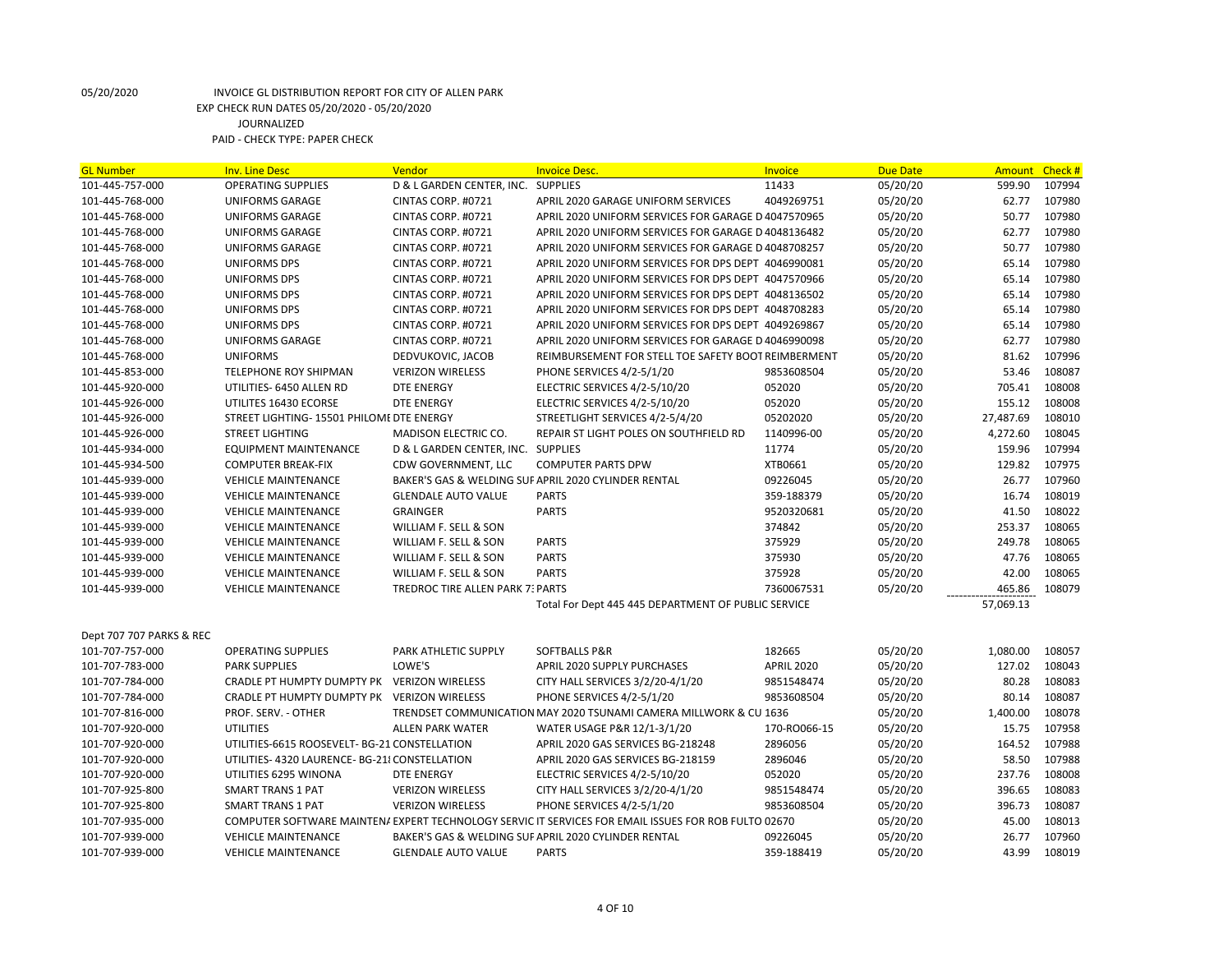| <b>GL Number</b>                                                                                        | <b>Inv. Line Desc</b>                                                              | Vendor                                           | <b>Invoice Desc.</b>                             | <b>Invoice</b>    | <b>Due Date</b> | Amount Check #    |        |
|---------------------------------------------------------------------------------------------------------|------------------------------------------------------------------------------------|--------------------------------------------------|--------------------------------------------------|-------------------|-----------------|-------------------|--------|
| 101-707-939-000                                                                                         | <b>VEHICLE MAINTENANCE</b>                                                         | WILLIAM F. SELL & SON                            | <b>PARTS</b>                                     | 375929            | 05/20/20        | 27.99             | 108065 |
| 101-707-939-000                                                                                         | <b>VEHICLE MAINTENANCE</b>                                                         | WILLIAM F. SELL & SON                            | <b>PARTS</b>                                     | 375928            | 05/20/20        | 105.00            | 108065 |
|                                                                                                         |                                                                                    |                                                  | Total For Dept 707 707 PARKS & REC               |                   |                 | 4,286.10          |        |
| Dept 751 751 COMMUNITY CENTER                                                                           |                                                                                    |                                                  |                                                  |                   |                 |                   |        |
| 101-751-757-000                                                                                         | <b>OPERATING SUPPLIES</b>                                                          | <b>GORDON FOOD SERV.</b>                         | <b>SUPPLIES FOR PARKS &amp; REC</b>              | 846141489         | 05/20/20        | 141.51            | 108020 |
| 101-751-920-000                                                                                         | <b>UTILITIES</b>                                                                   | <b>ALLEN PARK WATER</b>                          | WATER USAGE 2/1-4/1/20 COMM CTR                  | 401-WH158-00      | 05/20/20        | 2,452.20          | 107958 |
| 101-751-920-000                                                                                         | UTILITIES-15800 WHITE STREET- B CONSTELLATION                                      |                                                  | APRIL 2020 GAS SERVICES BG-212668                | 2896055           | 05/20/20        | 1,613.08          | 107988 |
| 101-751-920-000                                                                                         | UTILITIES COMM CENTER                                                              | <b>DTE ENERGY</b>                                | STREETLIGHT SERVICES 4/2-5/4/20                  | 05202020          | 05/20/20        | 17,491.60         | 108010 |
| 101-751-931-000                                                                                         | <b>BUILDING MAINTENANCE</b>                                                        | LOWE'S                                           | APRIL 2020 SUPPLY PURCHASES                      | <b>APRIL 2020</b> | 05/20/20        | 30.19             | 108043 |
| 101-751-931-000                                                                                         | <b>BUILDING MAINTENANCE</b>                                                        | <b>S &amp; W PLUMBING</b>                        | <b>PARTS</b>                                     | 15639             | 05/20/20        | 768.00            | 108063 |
|                                                                                                         |                                                                                    |                                                  | Total For Dept 751 751 COMMUNITY CENTER          |                   |                 | 22,496.58         |        |
| Dept 803 HISTORICAL                                                                                     |                                                                                    |                                                  |                                                  |                   |                 |                   |        |
| 101-803-920-000                                                                                         | UTILITIES-15504 ENGLEWOOD-BC CONSTELLATION                                         |                                                  | APRIL 2020 GAS SERVICES BG-218253                | 2896048           | 05/20/20        | 46.48             | 107988 |
| 101-803-920-000                                                                                         | UTILITIES HISTORICAL                                                               | <b>DTE ENERGY</b>                                | ELECTRIC SERVICES 4/2-5/10/20                    | 052020            | 05/20/20        | 46.81             | 108008 |
|                                                                                                         |                                                                                    |                                                  | Total For Dept 803 HISTORICAL                    |                   |                 | 93.29             |        |
| Dept 864 864 RETIREE/ACTIVE HEALTHCARE                                                                  |                                                                                    |                                                  |                                                  |                   |                 |                   |        |
| 101-864-722-100<br>RETIREMENT CONTRIBUTION - GF   PNC BANK NATIONAL ASSOC- MAY 2020 MONTHLY PENSION PMT |                                                                                    |                                                  |                                                  | MAY 2020          | 05/20/20        | 9,318.00          | 108060 |
|                                                                                                         |                                                                                    |                                                  | Total For Dept 864 864 RETIREE/ACTIVE HEALTHCARE |                   |                 | 9,318.00          |        |
|                                                                                                         |                                                                                    |                                                  | Total For Fund 101 GENERAL FUND                  |                   |                 | 549,329.49        |        |
| Fund 202 MAJOR STREET FUND                                                                              |                                                                                    |                                                  |                                                  |                   |                 |                   |        |
| Dept 475 475 TRAFFIC SERVICES                                                                           |                                                                                    |                                                  |                                                  |                   |                 |                   |        |
| 202-475-703-050                                                                                         | INTERFUND LABOR/EQUIP - TRAFFI WAYNE COUNTY - ACCTS. RECTRAFFIC SIGNAL ENERGY 2/20 |                                                  |                                                  | 1010005           | 05/20/20        | 201.89            | 108094 |
| 202-475-703-050                                                                                         | INTERFUND LABOR/EQUIP - TRAFFI WAYNE COUNTY - ACCTS. RECTRAFFIC SIGNAL ENERGY 3/20 |                                                  |                                                  | 1010046           | 05/20/20        | 201.89            | 108095 |
| 202-475-703-050                                                                                         | INTERFUND LABOR/EQUIP - TRAFFI WAYNE COUNTY - ACCTS. RECTRAFFIC SIGNAL MNT 4/20    |                                                  |                                                  | 302761            | 05/20/20        | 509.07            | 108096 |
| 202-475-801-210                                                                                         | PROF'L SERVICES - WAYNE COUNT' GRAND TRUNK WESTERN                                 |                                                  | 5/1/20-4/30/21 MI SIGNAL & GATE TRACK            | 91519384          | 05/20/20        | 1,978.00          | 108021 |
|                                                                                                         |                                                                                    |                                                  | Total For Dept 475 475 TRAFFIC SERVICES          |                   |                 | 2,890.85          |        |
| Dept 479 PRESERVATION - STREETS                                                                         |                                                                                    |                                                  |                                                  |                   |                 |                   |        |
| 202-479-820-000                                                                                         | <b>ENGINEERING</b>                                                                 | C.E. RAINES COMPANY                              | JOB AP-129 ALLEN RD BRDIGE REPLACEMNT AT 16820   |                   | 05/20/20        | 432.00            | 107976 |
|                                                                                                         |                                                                                    |                                                  | Total For Dept 479 PRESERVATION - STREETS        |                   |                 | 432.00            |        |
|                                                                                                         |                                                                                    |                                                  | Total For Fund 202 MAJOR STREET FUND             |                   |                 | 3,322.85          |        |
| Fund 226 RUBBISH FUND                                                                                   |                                                                                    |                                                  |                                                  |                   |                 |                   |        |
| Dept 450 450 RUBBISH                                                                                    |                                                                                    |                                                  |                                                  |                   |                 |                   |        |
| 226-450-817-000                                                                                         | <b>WASTE DISPOSAL</b>                                                              | ADVANCED DISPOSAL SERVICI MAY 2020 BULK SERVICES |                                                  | V30001896452      | 05/20/20        | 133,936.40 107953 |        |
|                                                                                                         |                                                                                    |                                                  | Total For Dept 450 450 RUBBISH                   |                   |                 | 133,936.40        |        |
|                                                                                                         |                                                                                    |                                                  | Total For Fund 226 RUBBISH FUND                  |                   |                 | 133,936.40        |        |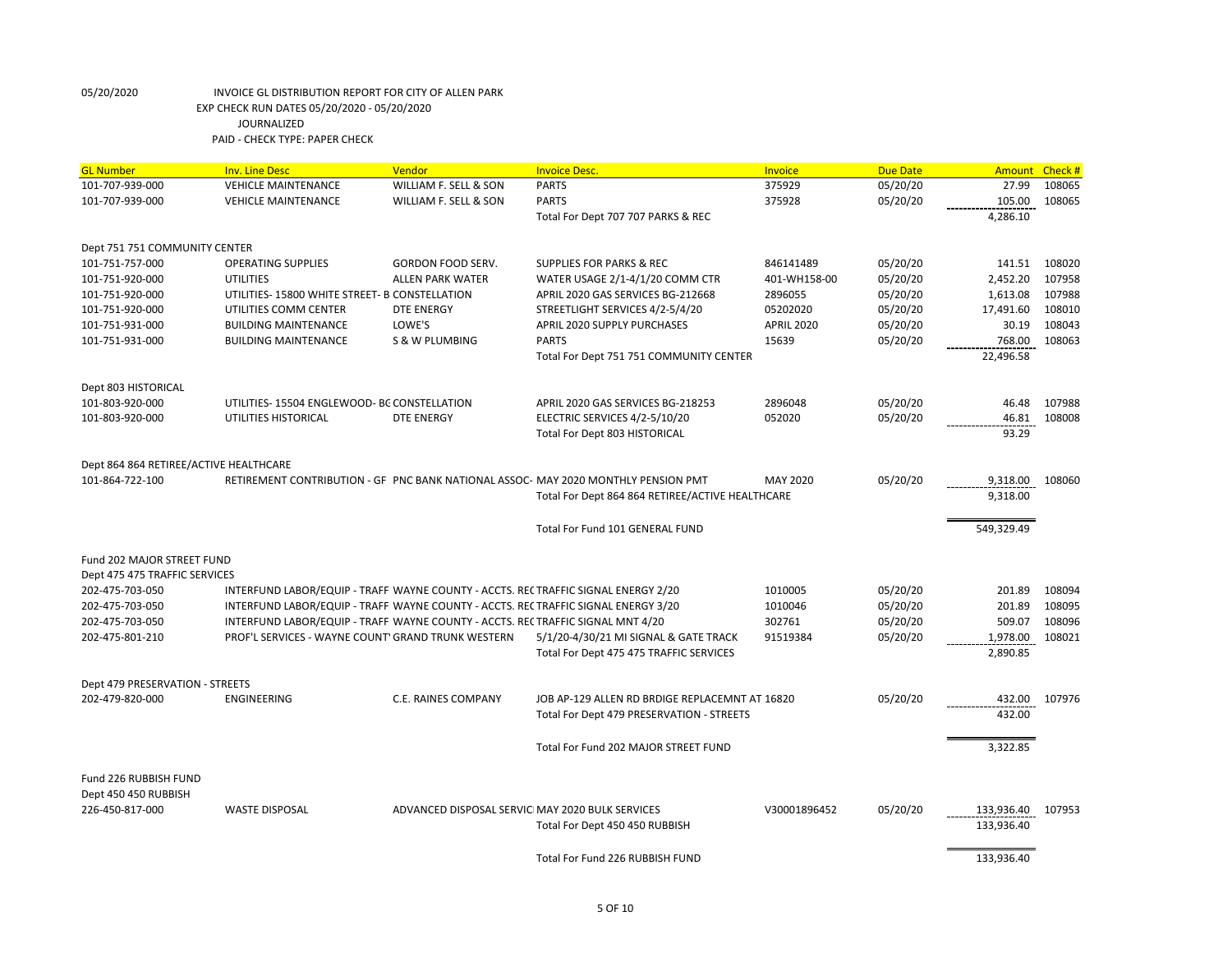| <b>GL Number</b>                 | <b>Inv. Line Desc</b>                          | Vendor                                       | <b>Invoice Desc.</b>                                                               | Invoice            | <b>Due Date</b> | <b>Amount</b> | Check # |
|----------------------------------|------------------------------------------------|----------------------------------------------|------------------------------------------------------------------------------------|--------------------|-----------------|---------------|---------|
| Fund 249 BUILDING FUND           |                                                |                                              |                                                                                    |                    |                 |               |         |
| Dept 000                         |                                                |                                              |                                                                                    |                    |                 |               |         |
| 249-000-247-000                  | <b>FIRE ESCROW</b>                             | <b>BELFOR USA</b>                            | FIRE WITHOLDING PROGRAM ESCROW REFUNE REFUND                                       |                    | 05/20/20        | 12,508.00     | 107964  |
|                                  |                                                |                                              | Total For Dept 000                                                                 |                    |                 | 12,508.00     |         |
|                                  |                                                |                                              |                                                                                    |                    |                 |               |         |
| Dept 371 371 BUILDING DEPARTMENT |                                                |                                              |                                                                                    |                    |                 |               |         |
| 249-371-722-100                  |                                                |                                              | RETIREMENT CONTRIBUTION- DB EPNC BANK NATIONAL ASSOC- MAY 2020 MONTHLY PENSION PMT | MAY 2020           | 05/20/20        | 5,208.00      | 108060  |
| 249-371-821-000                  | <b>MECHANICAL INSPECTIONS</b>                  | CARNILL, STEVE                               | APRIL 2020 MECHNICAL INSPECTIONS                                                   | <b>APRIL 2020</b>  | 05/20/20        | 500.00        | 107973  |
| 249-371-822-000                  | PLUMBING INSPECTIONS                           | HALASH, JEROME                               | APRIL 2020 PLUMBING INSPECTIONS                                                    | <b>APRIL 2020</b>  | 05/20/20        | 500.00        | 108028  |
| 249-371-853-000                  | <b>TELEPHONE TANNIA JETT</b>                   | <b>VERIZON WIRELESS</b>                      | CITY HALL SERVICES 3/2/20-4/1/20                                                   | 9851548474         | 05/20/20        | 295.20        | 108083  |
| 249-371-853-000                  | TELEPHONE TANNIA JETT                          | <b>VERIZON WIRELESS</b>                      | PHONE SERVICES 4/2-5/1/20                                                          | 9853608504         | 05/20/20        | 230.46        | 108087  |
| 249-371-958-000                  | <b>MEMBERSHIP &amp; DUES</b>                   | INTERNATIONAL CODE COUN SUPPLIES             |                                                                                    | 1001190421         | 05/20/20        | 118.12        | 108034  |
| 249-371-963-000                  | PROFESSIONAL SVCS                              |                                              | CARLISLE/WORTMAN ASSOC 13355 FAIRLANE SPR SERVICES                                 | 2156895            | 05/20/20        | 95.00         | 107974  |
| 249-371-963-000                  | PROFESSIONAL SVCS                              |                                              | CARLISLE/WORTMAN ASSOC IMARCH 2020 RETAINER SERVICES                               | 2156896            | 05/20/20        | 4,000.00      | 107974  |
|                                  |                                                |                                              | Total For Dept 371 371 BUILDING DEPARTMENT                                         |                    |                 | 10,946.78     |         |
|                                  |                                                |                                              |                                                                                    |                    |                 |               |         |
|                                  |                                                |                                              | Total For Fund 249 BUILDING FUND                                                   |                    |                 | 23,454.78     |         |
|                                  |                                                |                                              |                                                                                    |                    |                 |               |         |
| Fund 250 DDA OPERATING           |                                                |                                              |                                                                                    |                    |                 |               |         |
| Dept 000                         |                                                |                                              |                                                                                    |                    |                 |               |         |
| 250-000-920-000                  | <b>UTILITIES</b>                               | <b>DTE ENERGY</b>                            | ELECTRIC SERVICES 4/2/20-5/4/20                                                    | 910007536998 APRIL | 05/20/20        | 395.94        | 108004  |
| 250-000-920-000                  | <b>UTILITIES</b>                               | <b>DTE ENERGY</b>                            | ELECTRIC SERVICES 4/2-5/4/20                                                       | 910021109236 APRIL | 05/20/20        | 72.52         | 108005  |
| 250-000-920-000                  | <b>UTILITIES</b>                               | <b>DTE ENERGY</b>                            | ELECTRIC SERVICES 4/2-5/4/20                                                       | 910008199275 ARIL  | 05/20/20        | 50.51         | 108006  |
| 250-000-920-000                  | <b>UTILITIES</b>                               | <b>DTE ENERGY</b>                            | PARKING LOT SERVICES 4/2-5/4/20                                                    | 910005331970 APRIL | 05/20/20        | 186.82        | 108007  |
| 250-000-931-000                  | <b>BUILDING MAINTENANCE</b>                    | <b>HADDIX ELECTRIC</b>                       | MAY 2020 LIGHT CHECK DDA OFFICE                                                    | 10030              | 05/20/20        | 1,305.00      | 108026  |
| 250-000-962-000                  | <b>MISCELLANEOUS</b>                           | DOWNRIVER PEST CONTROL MAY 2020 PEST CONTROL |                                                                                    | MAY 2020           | 05/20/20        | 180.00        | 108001  |
|                                  |                                                |                                              | Total For Dept 000                                                                 |                    |                 | 2,190.79      |         |
|                                  |                                                |                                              |                                                                                    |                    |                 |               |         |
|                                  |                                                |                                              | Total For Fund 250 DDA OPERATING                                                   |                    |                 | 2,190.79      |         |
|                                  |                                                |                                              |                                                                                    |                    |                 |               |         |
| Fund 271 LIBRARY                 |                                                |                                              |                                                                                    |                    |                 |               |         |
| Dept 000                         |                                                |                                              |                                                                                    |                    |                 |               |         |
| 271-000-728-000                  | <b>OFFICE SUPPLIES</b>                         | THE LIBRARY NETWORK                          | <b>SUPPLIES FOR LIBRARY</b>                                                        | 66140              | 05/20/20        | 990.00        | 108074  |
| 271-000-827-000                  | <b>LIBRARY SERVICES</b>                        | THE LIBRARY NETWORK                          | BASIC FEE FOR LIBRARY 4/1-6/30/20                                                  | 65961              | 05/20/20        | 6,972.38      | 108074  |
| 271-000-827-000                  | <b>LIBRARY SERVICES</b>                        | THE LIBRARY NETWORK                          | <b>SUPPLIES</b>                                                                    | 65942              | 05/20/20        | 2,484.86      | 108074  |
| 271-000-827-000                  | <b>LIBRARY SERVICES</b>                        | THE LIBRARY NETWORK                          | <b>SUPPLIES FOR LIBRARY</b>                                                        | 65904              | 05/20/20        | 338.17        | 108074  |
| 271-000-828-000                  | <b>MATERIALS</b>                               | BESTSELLERS AUDIO, LLC                       | <b>AUDIOBOOKS</b>                                                                  | 7723               | 05/20/20        | 161.29        | 107967  |
| 271-000-828-000                  | <b>MATERIALS</b>                               | BESTSELLERS AUDIO, LLC                       | <b>AUDIOBOOKS</b>                                                                  | 7708               | 05/20/20        | 184.94        | 107967  |
| 271-000-828-000                  | <b>MATERIALS</b>                               | THE LIBRARY NETWORK                          | <b>SUPPLIES</b>                                                                    | 65891              | 05/20/20        | 72.00         | 108074  |
| 271-000-828-000                  | <b>MATERIALS</b>                               | THE LIBRARY NETWORK                          | <b>SUPPLIES FOR LIBRARY</b>                                                        | 65928              | 05/20/20        | 179.50        | 108074  |
| 271-000-828-000                  | <b>MATERIALS</b>                               | THE LIBRARY NETWORK                          | <b>RBDIGITAL &amp; CONTENT FEE</b>                                                 | 66010              | 05/20/20        | 1,769.73      | 108074  |
| 271-000-920-000                  | <b>UTILITIES</b>                               | <b>ALLEN PARK WATER</b>                      | WATER BILL LIBRARY 1/1-4/1/20                                                      | 390-AL081-00       | 05/20/20        | 267.24        | 107958  |
| 271-000-920-000                  | UTILITIES-8100 ALLEN RD- BG-2182 CONSTELLATION |                                              | APRIL 2020 GAS SERVICES BG-218250                                                  | 2896054            | 05/20/20        | 145.21        | 107988  |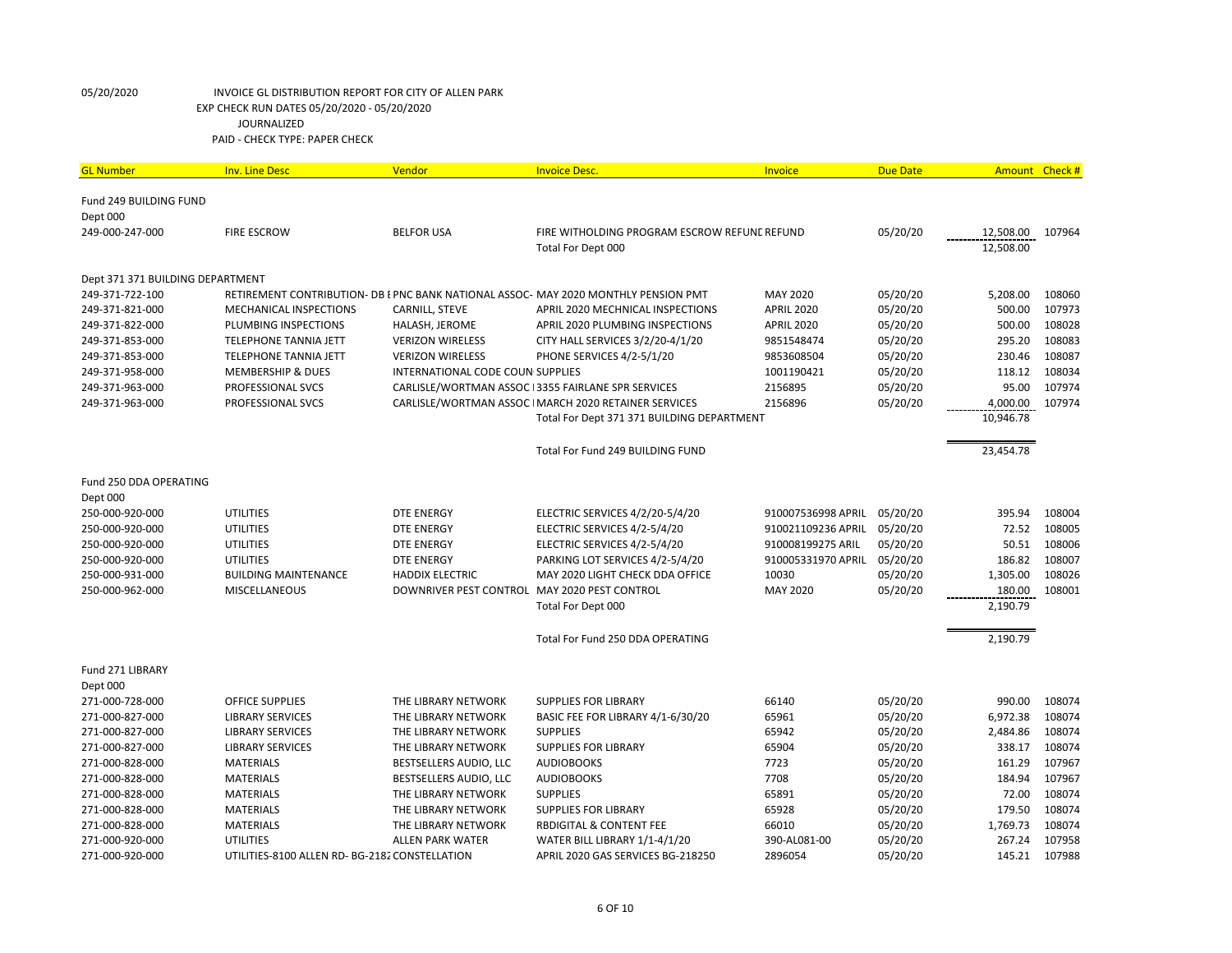| <b>GL Number</b>              | <b>Inv. Line Desc</b>                         | Vendor                                       | <b>Invoice Desc.</b>                                                                | Invoice    | <b>Due Date</b> | <b>Amount</b> | Check # |
|-------------------------------|-----------------------------------------------|----------------------------------------------|-------------------------------------------------------------------------------------|------------|-----------------|---------------|---------|
| 271-000-920-000               | UTILITIES 8100 ALLEN RD                       | <b>DTE ENERGY</b>                            | ELECTRIC SERVICES 4/2-5/10/20                                                       | 052020     | 05/20/20        | 1,177.43      | 108008  |
| 271-000-931-000               | <b>BUILDING MAINTENANCE</b>                   | COVERALL NORTH AMERICA                       | MAY 2020 LIBRARY CLEANING SERVICES                                                  | 1340270759 | 05/20/20        | 835.00        | 107990  |
| 271-000-931-000               | <b>BUILDING MAINTENANCE</b>                   |                                              | COVERALL NORTH AMERICA APRIL 2020 LIBRARY CLEANING SERVICES                         | 1340269736 | 05/20/20        | 835.00        | 107990  |
| 271-000-931-000               | <b>BUILDING MAINTENANCE</b>                   | <b>ORKIN</b>                                 | MAY 2020 PEST SERVICES                                                              | 197953262  | 05/20/20        | 300.00        | 108056  |
|                               |                                               |                                              | Total For Dept 000                                                                  |            |                 | 16,712.75     |         |
|                               |                                               |                                              |                                                                                     |            |                 |               |         |
|                               |                                               |                                              | <b>Total For Fund 271 LIBRARY</b>                                                   |            |                 | 16,712.75     |         |
| Fund 401 CAPITAL PROJECT FUND |                                               |                                              |                                                                                     |            |                 |               |         |
| Dept 000                      |                                               |                                              |                                                                                     |            |                 |               |         |
| 401-000-987-300               | CONST-DPS/WATER                               | <b>SIDOCK GROUP INC</b>                      | PHASE 1 SCHEMATIC DESIGN                                                            | 319622.B-1 | 05/20/20        | 9,319.75      | 108068  |
| 401-000-987-300               | CONST-DPS/WATER                               | <b>SIDOCK GROUP INC</b>                      | APRIL 2020 PROFESSIONAL SERVICES                                                    | 319622.A-4 | 05/20/20        | 7,500.00      | 108068  |
|                               |                                               |                                              | Total For Dept 000                                                                  |            |                 | 16,819.75     |         |
|                               |                                               |                                              | Total For Fund 401 CAPITAL PROJECT FUND                                             |            |                 | 16,819.75     |         |
| Fund 592 WATER & SEWER        |                                               |                                              |                                                                                     |            |                 |               |         |
| Dept 600 WATER                |                                               |                                              |                                                                                     |            |                 |               |         |
| 592-600-873-000               | <b>MAIN MAINTENANCE</b>                       | D & L GARDEN CENTER, INC. SUPPLIES           |                                                                                     | 11399      | 05/20/20        | 199.99        | 107994  |
| 592-600-873-000               | <b>MAIN MAINTENANCE</b>                       | D & L GARDEN CENTER, INC. TOP SOIL           |                                                                                     | 11392      | 05/20/20        | 60.00         | 107994  |
| 592-600-873-000               | <b>MAIN MAINTENANCE</b>                       | D & L GARDEN CENTER, INC. SUPPLIES           |                                                                                     | 11447      | 05/20/20        | 30.00         | 107994  |
| 592-600-873-000               | <b>MAIN MAINTENANCE</b>                       | D & L GARDEN CENTER, INC. SUPPLIES           |                                                                                     | 11456      | 05/20/20        | 60.00         | 107994  |
| 592-600-873-000               | <b>MAIN MAINTENANCE</b>                       | D & L GARDEN CENTER, INC. TOPSOIL            |                                                                                     | 11494      | 05/20/20        | 60.00         | 107994  |
| 592-600-873-000               | <b>MAIN MAINTENANCE</b>                       | D & L GARDEN CENTER, INC. TOPSOIL            |                                                                                     | 11436      | 05/20/20        | 60.00         | 107994  |
| 592-600-873-000               | <b>MAIN MAINTENANCE</b>                       | D & L GARDEN CENTER, INC. TOPSOIL            |                                                                                     | 11454      | 05/20/20        | 60.00         | 107994  |
| 592-600-873-000               | <b>MAIN MAINTENANCE</b>                       | HURON SOD FARMS, INC.                        | <b>SOD SUPPLIES</b>                                                                 | 5974       | 05/20/20        | 262.00        | 108033  |
| 592-600-873-000               | <b>MAIN MAINTENANCE</b>                       | HURON SOD FARMS, INC.                        | <b>SUPPLIES</b>                                                                     | 5976       | 05/20/20        | 166.50        | 108033  |
| 592-600-873-000               | <b>MAIN MAINTENANCE</b>                       | HURON SOD FARMS, INC.                        | <b>SUPPLIES</b>                                                                     | 5975       | 05/20/20        | 222.00        | 108033  |
| 592-600-873-000               | <b>MAIN MAINTENANCE</b>                       | HURON SOD FARMS, INC.                        | <b>SUPPLIES</b>                                                                     | 5981       | 05/20/20        | 222.00        | 108033  |
| 592-600-873-000               | <b>MAIN MAINTENANCE</b>                       | HURON SOD FARMS, INC.                        | <b>SUPPLIES</b>                                                                     | 5887       | 05/20/20        | 262.00        | 108033  |
| 592-600-873-000               | <b>MAIN MAINTENANCE</b>                       | MICHIGAN BUSINESS & AUCT SHIPMENT WATER DEPT |                                                                                     | 102485     | 05/20/20        | 16.04         | 108061  |
| 592-600-939-000               | <b>VEHICLE MAINTENANCE</b>                    | <b>GLENDALE AUTO VALUE</b>                   | <b>PARTS</b>                                                                        | 359-187922 | 05/20/20        | 213.70        | 108019  |
| 592-600-939-000               | <b>VEHICLE MAINTENANCE</b>                    | LAKESHORE UTILITY TRAILER PARTS              |                                                                                     | 01P7997    | 05/20/20        | 83.53         | 108041  |
|                               |                                               |                                              | Total For Dept 600 WATER                                                            |            |                 | 1,977.76      |         |
| Dept 601 601 SEWER            |                                               |                                              |                                                                                     |            |                 |               |         |
| 592-601-704-000               |                                               |                                              | COMPUTER MAINTENANCE WATEI EXPERT TECHNOLOGY SERVIC IT SERVICES FOR WATER AND BASIN | 02668      | 05/20/20        | 315.00        | 108013  |
| 592-601-712-000               | <b>UNIFORMS WATER</b>                         | CINTAS CORP. #0721                           | APRIL 2020 UNIFORM SERVICES FOR WATER DE 4046990080                                 |            | 05/20/20        | 55.95         | 107980  |
| 592-601-712-000               | <b>UNIFORMS WATER</b>                         | CINTAS CORP. #0721                           | APRIL 2020 UNIFORM SERVICES FOR WATER DE 4047570888                                 |            | 05/20/20        | 55.95         | 107980  |
| 592-601-712-000               | <b>UNIFORMS WATER</b>                         | CINTAS CORP. #0721                           | APRIL 2020 UNIFORM SERVICES FOR WATER DE 4048136484                                 |            | 05/20/20        | 55.95         | 107980  |
| 592-601-712-000               | <b>UNIFORMS WATER</b>                         | CINTAS CORP. #0721                           | APRIL 2020 UNIFORM SERVICES FOR WATER DE 4048708284                                 |            | 05/20/20        | 55.95         | 107980  |
| 592-601-712-000               | <b>UNIFORMS WATER</b>                         | CINTAS CORP. #0721                           | APRIL 2020 UNIFORM SERVICES FOR WATER DE 4049269809                                 |            | 05/20/20        | 55.95         | 107980  |
| 592-601-712-000               | CLOTHING, CLEANING & TECH SKILI LOZON, ANDREW |                                              | REIMBURSEMENT FOR STEEL TOE SAFETY BOOT REIMBURSEMENT                               |            | 05/20/20        | 133.54        | 108044  |
| 592-601-712-000               | CLOTHING, CLEANING & TECH SKILI MOSKALL, CHAD |                                              | REIMBURSEMENT FOR STEEL TOE SAFETY BOOT REIMBURSEMENT                               |            | 05/20/20        | 198.68        | 108050  |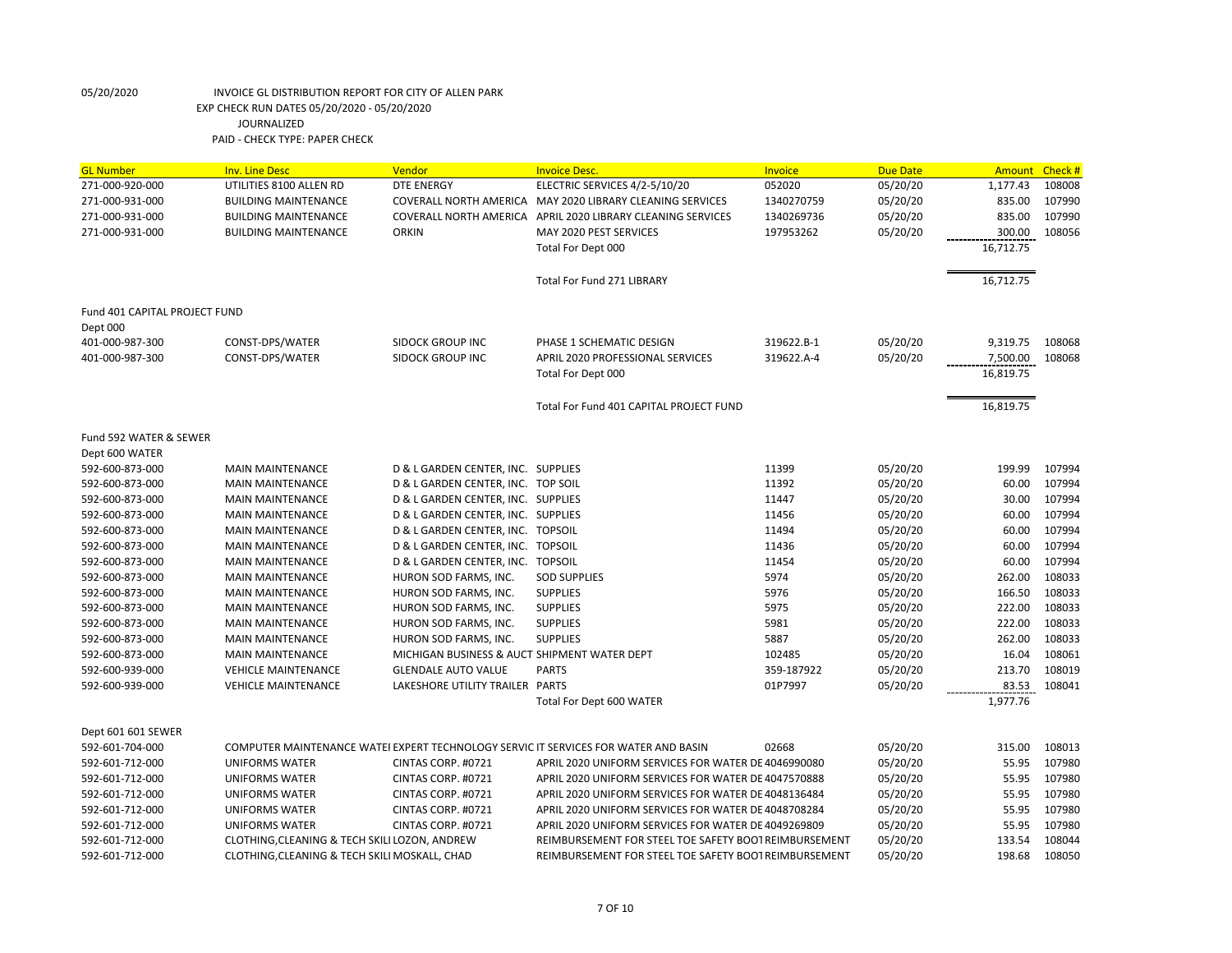| <b>GL Number</b>             | <b>Inv. Line Desc</b>                        | Vendor                     | <b>Invoice Desc.</b>                                                                | Invoice           | <b>Due Date</b> | <b>Amount</b> | Check # |
|------------------------------|----------------------------------------------|----------------------------|-------------------------------------------------------------------------------------|-------------------|-----------------|---------------|---------|
| 592-601-802-100              |                                              |                            | COMPUTER MAINTENANCE BASIN EXPERT TECHNOLOGY SERVIC IT SERVICES FOR WATER AND BASIN | 02668             | 05/20/20        | 45.00         | 108013  |
| 592-601-820-000              | <b>ENGINEERING</b>                           | <b>BUCCILLI GROUP, LLC</b> | ECORSE/LARME ST STORM SEWER                                                         | 3928              | 05/20/20        | 783.00        | 107971  |
| 592-601-820-000              | <b>ENGINEERING</b>                           | C.E. RAINES COMPANY        | JOB AP-127 RESIDENTIAL WATER METER REPLA 16819                                      |                   | 05/20/20        | 874.00        | 107976  |
| 592-601-907-300              | <b>EXCESS FLOW- WAYNE COUNTY</b>             | <b>DUWA</b>                | MAY 2020 FIXED EXCESS CHARGES                                                       | 0000300803        | 05/20/20        | 68,579.00     | 108011  |
| 592-601-920-000              | UTILITIES 997 ENTERPRISE                     | <b>DTE ENERGY</b>          | ELECTRIC SERVICES 4/2-5/10/20                                                       | 052020            | 05/20/20        | 4,254.41      | 108008  |
| 592-601-927-000              | <b>SEWER CLAIMS</b>                          | RITTER GIS INC             | APRIL 2020 AMS/GIS SUPPORT SERVICES                                                 | 2020-1312         | 05/20/20        | 560.00        | 108062  |
| 592-601-927-050              | SEWAGE DISPOSAL-GLWA                         |                            | GREAT LAKES WATER AUTHOI APRIL 2020 SEWAGE CHARGES                                  | APRILSEWAGE       | 05/20/20        | 71,200.00     | 107998  |
| 592-601-930-000              | <b>SEWER MAINTENANCE</b>                     | DIX BLOCK & SUPPLY CO.     | <b>SUPPLIES</b>                                                                     | 139361            | 05/20/20        | 580.40        | 107999  |
| 592-601-939-100              | <b>VEHICLE MAINTENANCE</b>                   |                            | BAKER'S GAS & WELDING SUF APRIL 2020 CYLINDER RENTAL                                | 09226045          | 05/20/20        | 26.77         | 107960  |
|                              |                                              |                            | Total For Dept 601 601 SEWER                                                        |                   |                 | 147,829.55    |         |
| Dept 603 603 BASIN           |                                              |                            |                                                                                     |                   |                 |               |         |
| 592-603-853-000              | <b>TELEPHONE-</b>                            | <b>VERIZON WIRELESS</b>    | BASIN SERVICES-3/24-4/23/20                                                         | 9853182603        | 05/20/20        | 50.04         | 108082  |
| 592-603-853-000              | <b>TELEPHONE JAMES FARMER</b>                | <b>VERIZON WIRELESS</b>    | CITY HALL SERVICES 3/2/20-4/1/20                                                    | 9851548474        | 05/20/20        | 698.38        | 108083  |
| 592-603-853-000              | <b>TELEPHONE-</b>                            | <b>VERIZON WIRELESS</b>    | PUMP STN SERVICES 3/11-4/10/20                                                      | 9852215088        | 05/20/20        | 241.83        | 108086  |
| 592-603-853-000              | TELEPHONE-TOM MURRAY                         | <b>VERIZON WIRELESS</b>    | PHONE SERVICES 4/2-5/1/20                                                           | 9853608504        | 05/20/20        | 408.41        | 108087  |
| 592-603-853-000              | <b>TELEPHONE-</b>                            | <b>VERIZON WIRELESS</b>    | PUMP STN SERVICES 4/11-5/10/20                                                      | 9854272506        | 05/20/20        | 242.16        | 108090  |
| 592-603-920-000              | UTILITIES-14500 MORAN APT#2-BCCONSTELLATION  |                            | APRIL 2020 GAS SERVICES BG-218251                                                   | 2896052           | 05/20/20        | 0.00          | 107988  |
| 592-603-920-000              | UTILITIES-14500 MORAN BG-2182! CONSTELLATION |                            | APRIL 2020 GAS SERVICES BG-218252                                                   | 2896051           | 05/20/20        | 320.95        | 107988  |
| 592-603-920-000              | UTILITIES 1840 DIX RD                        | <b>DTE ENERGY</b>          | ELECTRIC SERVICES 4/2-5/10/20                                                       | 052020            | 05/20/20        | 979.56        | 108008  |
| 592-603-930-000              | <b>SEWER MAINTENANCE</b>                     | <b>KENNEDY INDUSTRIES</b>  | FIELD SERVICE DIX/HORGER 3/18/20                                                    | 617079            | 05/20/20        | 3,895.00      | 108038  |
| 592-603-930-000              | <b>SEWER MAINTENANCE</b>                     | <b>KENNEDY INDUSTRIES</b>  | FIELD SERVICES DIX/HORGER                                                           | 617079-1          | 05/20/20        | 2,395.00      | 108038  |
| 592-603-931-000              | <b>BUILDING MAINTENANCE</b>                  | <b>GRAINGER</b>            | <b>PARTS</b>                                                                        | 9524109627        | 05/20/20        | 154.28        | 108022  |
| 592-603-931-000              | <b>BUILDING MAINTENANCE</b>                  | LOWE'S                     | APRIL 2020 SUPPLY PURCHASES                                                         | <b>APRIL 2020</b> | 05/20/20        | 35.61         | 108043  |
|                              |                                              |                            | Total For Dept 603 603 BASIN                                                        |                   |                 | 9,421.22      |         |
| Dept 604 ADMINISTRATION/DEBT |                                              |                            |                                                                                     |                   |                 |               |         |
| 592-604-722-100              |                                              |                            | RETIREMENT CONTRIBUTION - W& PNC BANK NATIONAL ASSOC- MAY 2020 MONTHLY PENSION PMT  | <b>MAY 2020</b>   | 05/20/20        | 6,978.00      | 108060  |
| 592-604-820-000              | <b>ENGINEERING</b>                           | <b>BUCCILLI GROUP, LLC</b> | UTILITY REPAIRS 4/27-5/8/20                                                         | 3915              | 05/20/20        | 2,538.00      | 107971  |
| 592-604-820-000              | ENGINEERING                                  | C.E. RAINES COMPANY        | JOB-AP123 LAURENCE ST LIFT STN REHABILTATI 16818                                    |                   | 05/20/20        | 2,000.00      | 107976  |
| 592-604-820-000              | ENGINEERING                                  | C.E. RAINES COMPANY        | JOB AP-98 DPW YARD BAKER COL PROG BILLIN(16817                                      |                   | 05/20/20        | 3,451.64      | 107976  |
| 592-604-997-000              | PAYING AGENT FEES                            | <b>US BANK</b>             | PAYING AGENT FEE 10/1/19-3/31/20                                                    | 5714451           | 05/20/20        | 250.00        | 108080  |
|                              |                                              |                            | Total For Dept 604 ADMINISTRATION/DEBT                                              |                   |                 | 15,217.64     |         |
|                              |                                              |                            | Total For Fund 592 WATER & SEWER                                                    |                   |                 | 174,446.17    |         |
| Fund 701 TRUST AND AGENCY    |                                              |                            |                                                                                     |                   |                 |               |         |
| Dept 000                     |                                              |                            |                                                                                     |                   |                 |               |         |
| 701-000-242-000              | <b>CITY FESTIVITIES ESCROW</b>               | AKERELE, NATALIE           | <b>BOOTH REFUND FOR 2020 ST FAIR</b>                                                | <b>REFUND</b>     | 05/20/20        | 30.00         | 107954  |
| 701-000-242-000              | <b>CITY FESTIVITIES ESCROW</b>               | AMRANT, AMI                | <b>BOOTH REFUND FOR 2020 ST FAIR</b>                                                | <b>REFUND</b>     | 05/20/20        | 30.00         | 107956  |
| 701-000-242-000              | <b>CITY FESTIVITIES ESCROW</b>               | ATUK, MURAT                | BOOTH REFUND FOR 2020 ST FAIR                                                       | <b>REFUND</b>     | 05/20/20        | 30.00         | 107959  |
| 701-000-242-000              | <b>CITY FESTIVITIES ESCROW</b>               | BERRY, TIM                 | <b>BOOTH REFUND FOR 2020 ST FAIR</b>                                                | <b>REFUND</b>     | 05/20/20        | 30.00         | 107966  |
| 701-000-242-000              | <b>CITY FESTIVITIES ESCROW</b>               | BOROWIAK, SUSAN            | <b>BOOTH REFUND FOR 2020 ST FAIR</b>                                                | <b>REFUND</b>     | 05/20/20        | 30.00         | 107968  |
| 701-000-242-000              | <b>CITY FESTIVITIES ESCROW</b>               | CALLAHAN, JEN              | <b>BOOTH REFUND FOR 2020 ST FAIR</b>                                                | <b>REFUND</b>     | 05/20/20        | 30.00         | 107972  |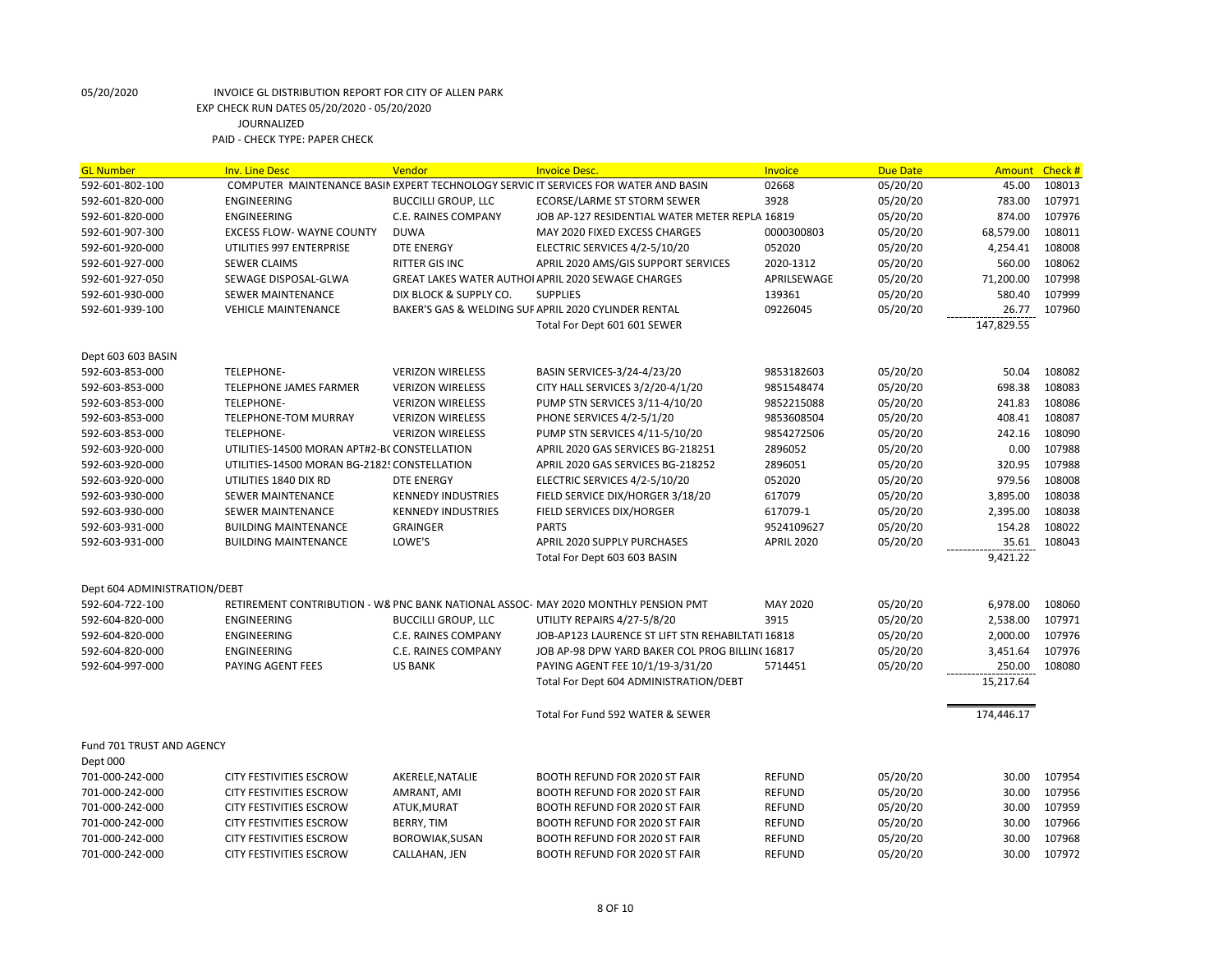| <b>GL Number</b> | <b>Inv. Line Desc</b>          | Vendor                 | <b>Invoice Desc.</b>                 | <b>Invoice</b> | <b>Due Date</b> | <b>Amount</b> | Check # |
|------------------|--------------------------------|------------------------|--------------------------------------|----------------|-----------------|---------------|---------|
| 701-000-242-000  | <b>CITY FESTIVITIES ESCROW</b> | <b>CRAZY GOOD DIPS</b> | BOOTH REFUND FOR 2020 ST FAIR        | <b>REFUND</b>  | 05/20/20        | 30.00         | 107991  |
| 701-000-242-000  | <b>CITY FESTIVITIES ESCROW</b> | <b>CREATIVE CRAFTS</b> | BOOTH REFUND FOR 2020 ST FAIR        | <b>REFUND</b>  | 05/20/20        | 30.00         | 107992  |
| 701-000-242-000  | <b>CITY FESTIVITIES ESCROW</b> | CZARNIOWSKI, JOYCE     | <b>BOOTH REFUND FOR 2020 ST FAIR</b> | <b>REFUND</b>  | 05/20/20        | 30.00         | 107993  |
| 701-000-242-000  | <b>CITY FESTIVITIES ESCROW</b> | <b>DPCWW</b>           | BOOTH REFUND FOR 2020 ST FAIR        | <b>REFUND</b>  | 05/20/20        | 30.00         | 108002  |
| 701-000-242-000  | CITY FESTIVITIES ESCROW        | DRAKE, PAMELA          | BOOTH REFUND FOR 2020 ST FAIR        | <b>REFUND</b>  | 05/20/20        | 30.00         | 108003  |
| 701-000-242-000  | <b>CITY FESTIVITIES ESCROW</b> | FISK, ALAN             | BOOTH REFUND FOR 2020 ST FAIR        | <b>REFUND</b>  | 05/20/20        | 30.00         | 108014  |
| 701-000-242-000  | <b>CITY FESTIVITIES ESCROW</b> | FOURGEROUSSE, SUSAN    | <b>BOOTH REFUND FOR 2020 ST FAIR</b> | <b>REFUND</b>  | 05/20/20        | 30.00         | 108015  |
| 701-000-242-000  | <b>CITY FESTIVITIES ESCROW</b> | GAHN, CHERYL           | <b>BOOTH REFUND FOR 2020 ST FAIR</b> | <b>REFUND</b>  | 05/20/20        | 30.00         | 108016  |
| 701-000-242-000  | <b>CITY FESTIVITIES ESCROW</b> | GIMMEY, SANDY          | <b>BOOTH REFUND FOR 2020 ST FAIR</b> | <b>REFUND</b>  | 05/20/20        | 30.00         | 108017  |
| 701-000-242-000  | <b>CITY FESTIVITIES ESCROW</b> | <b>GLASS BY MARTIN</b> | BOOTH REFUND FOR 2020 ST FAIR        | <b>REFUND</b>  | 05/20/20        | 30.00         | 108018  |
| 701-000-242-000  | <b>CITY FESTIVITIES ESCROW</b> | HARRIS, GRACE          | BOOTH REFUND FOR 2020 ST FAIR        | <b>REFUND</b>  | 05/20/20        | 30.00         | 108029  |
| 701-000-242-000  | <b>CITY FESTIVITIES ESCROW</b> | <b>HICKS, COURTNEY</b> | <b>BOOTH REFUND FOR 2020 ST FAIR</b> | <b>REFUND</b>  | 05/20/20        | 30.00         | 108030  |
| 701-000-242-000  | CITY FESTIVITIES ESCROW        | HOLMES, ANGELA         | <b>BOOTH REFUND FOR 2020 ST FAIR</b> | <b>REFUND</b>  | 05/20/20        | 30.00         | 108031  |
| 701-000-242-000  | <b>CITY FESTIVITIES ESCROW</b> | JL DEMMI INC           | BOOTH REFUND FOR 2020 ST FAIR        | <b>REFUND</b>  | 05/20/20        | 30.00         | 108037  |
| 701-000-242-000  | CITY FESTIVITIES ESCROW        | KORAL, GARY            | BOOTH REFUND FOR 2020 ST FAIR        | <b>REFUND</b>  | 05/20/20        | 30.00         | 108039  |
| 701-000-242-000  | <b>CITY FESTIVITIES ESCROW</b> | LADUKE, TAMEY          | BOOTH REFUND FOR 2020 ST FAIR        | <b>REFUND</b>  | 05/20/20        | 30.00         | 108040  |
| 701-000-242-000  | <b>CITY FESTIVITIES ESCROW</b> | LECRONE, JOANN         | BOOTH REFUND FOR 2020 ST FAIR        | <b>REFUND</b>  | 05/20/20        | 30.00         | 108042  |
| 701-000-242-000  | <b>CITY FESTIVITIES ESCROW</b> | MARTIN, PAM            | BOOTH REFUND FOR 2020 ST FAIR        | <b>REFUND</b>  | 05/20/20        | 30.00         | 108046  |
| 701-000-242-000  | <b>CITY FESTIVITIES ESCROW</b> | MOSER, STEVE           | <b>BOOTH REFUND FOR 2020 ST FAIR</b> | <b>REFUND</b>  | 05/20/20        | 230.00        | 108051  |
| 701-000-242-000  | <b>CITY FESTIVITIES ESCROW</b> | NICASTRO, NANCY        | BOOTH REFUND FOR 2020 ST FAIR        | <b>REFUND</b>  | 05/20/20        | 30.00         | 108055  |
| 701-000-242-000  | <b>CITY FESTIVITIES ESCROW</b> | PIOTROWSKI, JOE        | <b>BOOTH REFUND FOR 2020 ST FAIR</b> | <b>REFUND</b>  | 05/20/20        | 270.00        | 108058  |
| 701-000-242-000  | <b>CITY FESTIVITIES ESCROW</b> | SANTINI, DEAN          | BOOTH REFUND FOR 2020 ST FAIR        | <b>REFUND</b>  | 05/20/20        | 30.00         | 108064  |
| 701-000-242-000  | CITY FESTIVITIES ESCROW        | SHERLOCK, KATHERINE    | BOOTH REFUND FOR 2020 ST FAIR        | <b>REFUND</b>  | 05/20/20        | 30.00         | 108066  |
| 701-000-242-000  | <b>CITY FESTIVITIES ESCROW</b> | SHOTWELL, KIMBERLY     | BOOTH REFUND FOR 2020 ST FAIR        | <b>REFUND</b>  | 05/20/20        | 30.00         | 108067  |
| 701-000-242-000  | <b>CITY FESTIVITIES ESCROW</b> | SMITH, BELINDA         | BOOTH REFUND FOR 2020 ST FAIR        | <b>REFUND</b>  | 05/20/20        | 30.00         | 108069  |
| 701-000-242-000  | <b>CITY FESTIVITIES ESCROW</b> | SPADA, RONALD          | BOOTH REFUND FOR 2020 ST FAIR        | <b>REFUND</b>  | 05/20/20        | 30.00         | 108070  |
| 701-000-242-000  | <b>CITY FESTIVITIES ESCROW</b> | THE LATTICE COMPANY    | BOOTH REFUND FOR 2020 ST FAIR        | <b>REFUND</b>  | 05/20/20        | 30.00         | 108073  |
| 701-000-242-000  | <b>CITY FESTIVITIES ESCROW</b> | THON, KIM              | BOOTH REFUND FOR 2020 ST FAIR        | <b>REFUND</b>  | 05/20/20        | 30.00         | 108075  |
| 701-000-242-000  | <b>CITY FESTIVITIES ESCROW</b> | XU, SHENG              | <b>BOOTH REFUND FOR 2020 ST FAIR</b> | <b>REFUND</b>  | 05/20/20        | 30.00         | 108098  |
| 701-000-242-000  | <b>CITY FESTIVITIES ESCROW</b> | ZOELLNER, JEFF         | <b>BOOTH REFUND FOR 2020 ST FAIR</b> | <b>REFUND</b>  | 05/20/20        | 30.00         | 108099  |
|                  |                                |                        | Total For Dept 000                   |                |                 | 1,520.00      |         |
|                  |                                |                        | Total For Fund 701 TRUST AND AGENCY  |                |                 | 1,520.00      |         |
|                  |                                | Fund Totals:           |                                      |                |                 |               |         |
|                  |                                |                        | Fund 101 GENERAL FUND                |                |                 | 549,329.49    |         |
|                  |                                |                        | Fund 202 MAJOR STREET FUND           |                |                 | 3,322.85      |         |
|                  |                                |                        | Fund 226 RUBBISH FUND                |                |                 | 133,936.40    |         |

Fund 249 BUILDING FUND 23,454.78 Fund 250 DDA OPERATING 2,190.79 Fund 271 LIBRARY 16,712.75 Fund 401 CAPITAL PROJECT FUND 16,819.75 Fund 592 WATER & SEWER 174,446.17